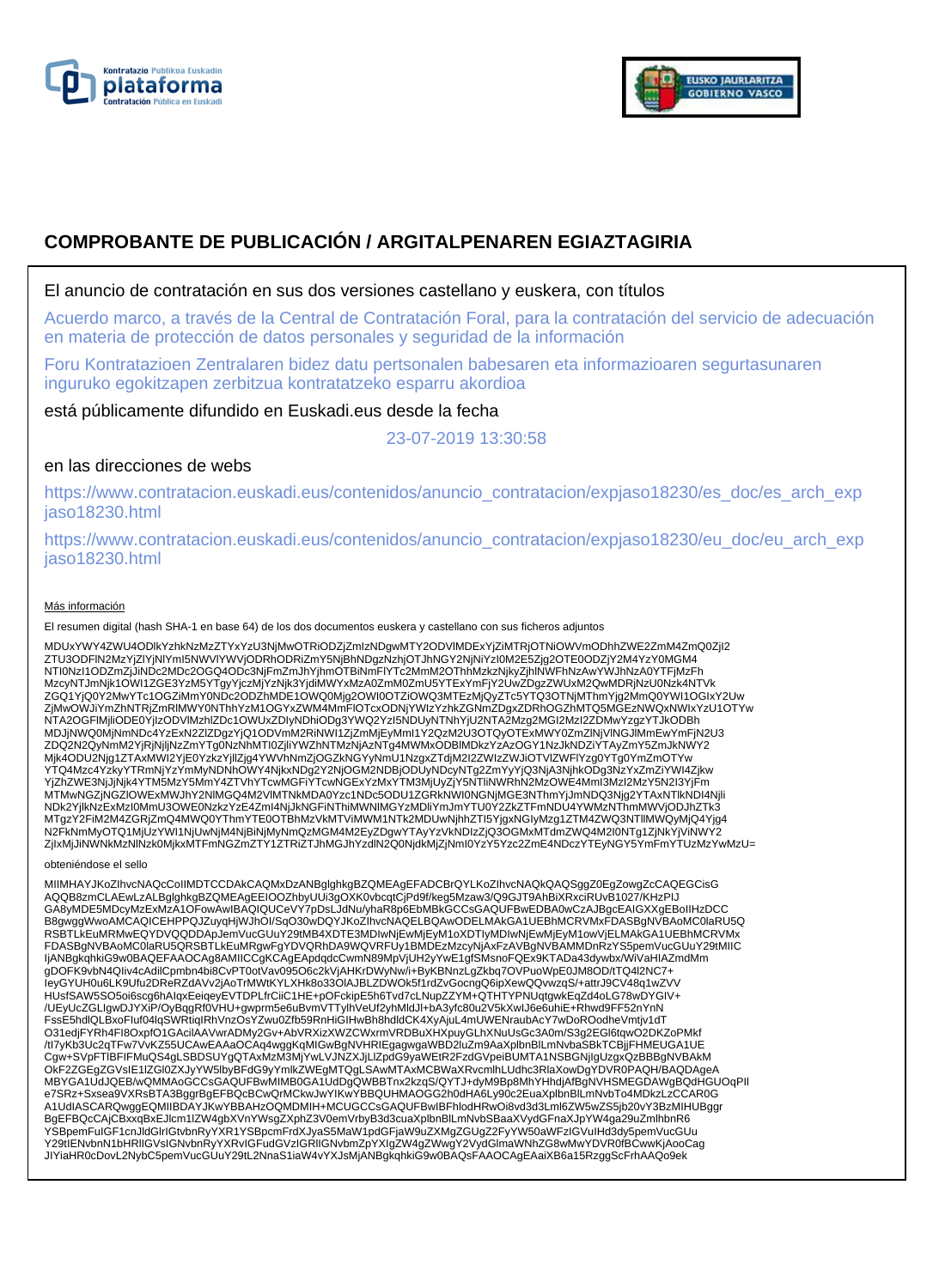



gO80C7zZwf+WsvzKen8X7rQX+sYTR06M2QULKgWvBNFAfsdAmrXbXK7It07EAInQ/4nEzZtMke5kfHzOFslMHTCz0UUSciDiZ1n3 vgqZo3ZJ5kJLrEI/3PbuG9bcZtaUt+J17QnyRAXK7T7m06sxkKuZsO5LlPqxPoGCxUl/qwqKhvPknQNAnIL9isbxFnhbp83oVJK3 DaoRA5GFXzYUQ9/XX/pPt765sm69bm2e+kZdjR5quLZ9D3qmt/te/oIKENi9WFlmcP76k18YmSOO0IHCuOwUyIEIztekhrt7N4Sl vYNwCBKRKGskVI/c3kDzvXq9yrvlifUaft/Vpo8DuQpojwNy9phXfr263mtYClrHcLb+qe4AX5patRCXhzFnJPdUkMUnzThUj6bD 2P231EPSy4qvgKCXmAxCyW6To3LCa+lhhmzhcrZFDShO4U+mTJBQSNNZS8gdVyLO1L1LU5zioaAo6vdtlRL/fZE/QY3nBw2wwq22 t+8o98Tl2ck2fHQgpDpYYzI9r40OL77d9R0muOnlTHbPumy1A5xp/Sgumk6ftoXL9+7TP4LV4xP/1TbhR5eBdfKXmt6oO7xpFghy zzGBO38uC4SWXRQhrfUAgoZ+aILen9phd3YimwA/CDoaUUCiOhiaQsqukUYxggNxMIIDbQIBATBMMDgxCzAJBgNVBAYTAkVTMRQw EgYDVQQKDAtJWkVOUEUgUy5BLjETMBEGA1UEAwwKSXplbnBlLmNvbQlQc89Alm7KoeNYmE4j9Ko7fTANBglghkgBZQMEAgEFAKCB 9zAaBgkqhkiG9w0BCQMxDQYLKoZIhvcNAQkQAQQwHAYJKoZIhvcNAQkFMQ8XDTE5MDcyMzExMzA1OFowLwYJKoZIhvcNAQkEMSIE INyWiKmdLIq8MP5uRjV5Kg4k14uOjNLIa/fQvzf+El4xMlGJBgsqhkiG9w0BCRACLzF6MHgwdjB0BCDNdwo7pQBbrD9u8p5/pMe+ oe9BvlISU1baDdGPBFySGTBQMDykOjA4MQswCQYDVQQGEwJFUzEUMBIGA1UECgwLSVpFTIBFIFMuQS4xEzARBgNVBAMMCkl6ZW5w ZS5jb20CEHPPQJZuyqHjWJhOl/SqO30wDQYJKoZIhvcNAQEBBQAEgglAh3HfboDZtstYuBhw0tlUmAKHqdOgsLNEW4pi84QSHgGs fv7LygiQT8itu8hxyBMtzp5dopxwP+Yqgs9aKCSIMXa7dCK9a1MARpdWa7edsHkTASaluPL3TTP+v5dvppdy62pvGrb0zl5s1tM+ Lb+srzDvsR/ZeDyQu9huXFDRfP9rhVayrlel24/W9phwTR/F7+JzKVqLznmURdDyIxUVZY9sTSOaN6j9l0icf0BXraO4ObzpdnvA wx5KjwoBjZcuZwhXgMt6zy16goOHpOE7ta9SnCeTvF2dO0DwTOy4pg7chdXjZHQ+Q9kfa9ZOauZdaQQBIPY/92kjfGphLV6bi+R4<br>zZoGhD3J2dJ294stgcRAbpTrlurcozFPZDfm3ebNM57+AW/UsmpYKqaJoNYtNyc7hUHb/jE4ZjUuoAb0aTJH54DWSlbTg1XQnOw6<br>0GOzPsViTHrLSYfHd3TC +nfNDGxtJFwvxz+9ZmuwG8AJYT6x+CaydG9YiMom4HeVT4cFhfu6LhhuwDicWeWalxBWIDBSlgCH5ndtk1v6qs8UPiukayi6SyHs /evhHC0sySd0XN5N0DcJTIV87qj/XLtfS8iIZ9s=

## Kontratuaren iragarkia, gaztelaniaz eta eskaraz, izenburuekin

Acuerdo marco, a través de la Central de Contratación Foral, para la contratación del servicio de adecuación en materia de protección de datos personales y seguridad de la información

Foru Kontratazioen Zentralaren bidez datu pertsonalen babesaren eta informazioaren segurtasunaren inguruko egokitzapen zerbitzua kontratatzeko esparru akordioa

Euskadi.eus webgunean argitaratzen da data honetatik

2019-07-23 13:30:58

#### web hauen helbideetan

https://www.contratacion.euskadi.eus/contenidos/anuncio\_contratacion/expjaso18230/es\_doc/es\_arch\_exp iaso18230.html

https://www.contratacion.euskadi.eus/contenidos/anuncio\_contratacion/expjaso18230/eu\_doc/eu\_arch\_exp jaso18230.html

#### Informazio gehiago

Bi dokumentuen (euskara eta gaztelania) laburpen digitala (hash SHA-1, 64 oinarriarekin), erantsitako fitxategiekin

MDUxYWY4ZWU4ODIkYzhkNzMzZTYxYzU3NiMwOTRiODZiZmIzNDawMTY2ODVIMDExYiZiMTRiOTNiOWVmODhhZWE2ZmM4ZmQ0Zil2 ZTU3ODFIN2MzYjZIYjNIYmI5NWVIYWVjODRhODRiZmY5NjBhNDqzNzhjOTJhNGY2NjNiYzI0M2E5Zjq2OTE0ODZjY2M4YzY0MGM4 NTI0NzI1ODZmZjJiNDc2MDc2OGQ4ODc3NjFmZmJhYjhmOTBiNmFlYTc2MmM2OThnMzkzNjkyZjhINWFhNzAwYWJhNzA0YTFjMzFh MzcyNTJmNjk1OWI1ZGE3YzM5YTgyYjczMjYzNjk3YjdiMWYxMzA0ZmM0ZmU5YTExYmFjY2UwZDgzZWUxM2QwMDRjNzU0Nzk4NTVk ZGQ1YjQ0Y2MwYTc1OGZiMmY0NDc2ODZhMDE1OWQ0Mjg2OWI0OTZiOWQ3MTEzMjQyZTc5YTQ3OTNjMThmYjg2MmQ0YWI1OGIxY2Uw ZjMwOWJiYmZhNTRjZmRIMWY0NThhYzM1OGYxZWM4MmFlOTcxODNjYWlzYzhkZGNmZDgxZDRhOGZhMTQ5MGEzNWQxNWlxYzU1OTYw 2002/07/interactive www.active.com/interactive/setter/interactive/setter/interactive/setter/interactive/setter/<br>MDJjNWQ0MjNmNDc4YzExN2ZiZDgzYjQ1ODVmM2RiNW11ZjZmMjEyMmI1Y2QzMZU3OTQyOTExMWY0ZmZlNjVlNGJlMmEwYmFjN2U3<br>ZDQ2N2QyN YTQ4Mzc4Y2kyYTRmNjYzYmMyNDNhOWY4NjkxNDg2Y2NjOGM2NDBjODŬyNDcyNTg2ZmYyYjQ3NjA3NjhkODg3NzYxZmZiYWI4Zjkw YjZhZWE3NjJjNjk4YTM5MzY5MmY4ZTVhYTcwMGFiYTcwNGExYzMxYTM3MjUyZjY5NTIiNWRhN2MzOWE4Mml3MzI2MzY5N2I3YjFm MTMwNGZjŃGZIOWExMWJhY2NIMGQ4M2VIMTNkMDA0Yzc1NDc5ODU1ZGRKNWI0NGNjMGE3NThmYjJmNDQ3Njg2YTAxNTlkNDI4Njli NDk2YjlkNzExMzI0MmU3OWE0NzkzYzE4Zml4NjJkNGFiNThiMWNIMGYzMDliYmJmYTU0Y2ZkZTFmNDU4YWMzNThmMWVjODJhZTk3 ZjixMjJiNWNkMzNlNzk0MjkxMTFmNGZmZTY1ZTRiZTJhMGJhYzdlN2Q0NjdkMjZjNml0YzY5Yzc2ZmE4NDczYTEyNGY5YmFmYTUzMzYwMzU=

denboran digitalki zigilatu zuena